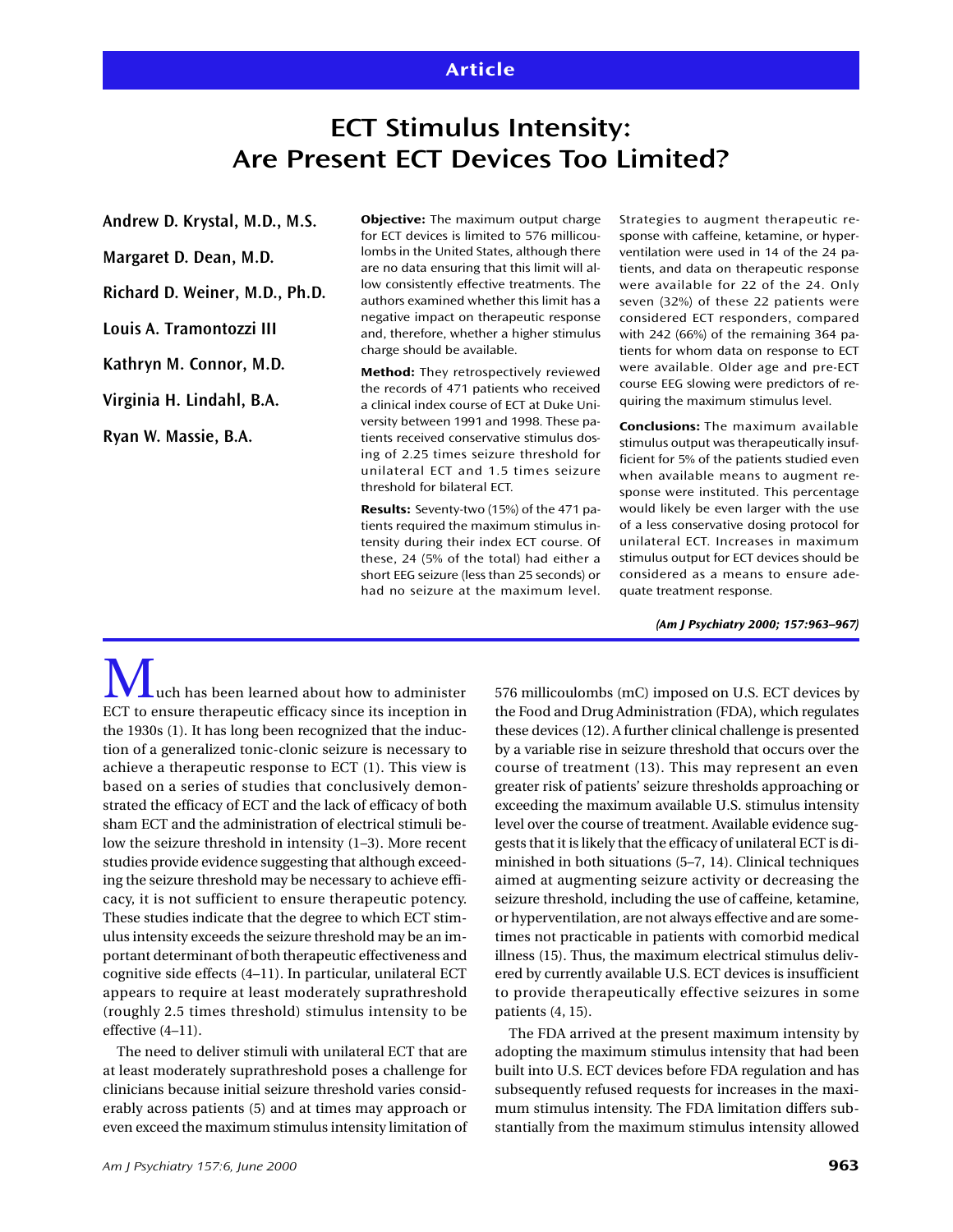in many locations outside of the United States (15). The Royal College of Psychiatrists, for example, has recommended a maximum output charge of 1,200 mC for ECT devices (16)—more than double the U.S. limit.

To address the question of whether higher-output ECT devices should be made available for use in the United States, we studied the treatment records of 471 patients who received an index course of ECT according to a seizure-threshold-based clinical protocol at Duke University (unilateral ECT 2.25 times seizure threshold and bilateral ECT 1.5 times seizure threshold) to assess what proportion of patients required the maximum possible stimulus charge. We also sought to investigate whether factors known to affect seizure threshold, such as age, sex, previous ECT treatment, and electrode placement (unilateral versus bilateral), were predictors of which patients would require the maximum stimulus intensity. Finally, we examined differences in therapeutic outcome for patients who had short (less than 25 seconds' EEG duration) or missed seizures at the maximum available stimulus intensity compared with all other patients. Thus, we compared those patients who would have received a higher stimulus intensity, were one available clinically, with all other patients.

## **Method**

#### *Subjects*

A retrospective chart review included 471 clinically referred patients receiving index ECT at Duke University Medical Center from 1991 to 1998. Written informed consent was obtained from all subjects following the description of procedures. Diagnoses were based on DSM-III-R and included unipolar depression (N= 408), bipolar depression (N=44), mania (N=5), thought disorder (schizoaffective disorder and schizophrenia) (N=8), and organic mood disorder (N=6). The patients' mean age was 58.6 years (SD= 18.0); 162 men and 309 women were included. Fourteen other patients were excluded on the grounds of having incomplete data available or because they were participating in a research protocol on stimulus dosing. Data on psychotropic medications before and during the course of ECT were available for 383 patients. All of these patients had been free of antidepressant, antipsychotic, and anticonvulsant medications for at least 5 days before the beginning of the ECT course, except that 28 patients were receiving antipsychotic medication during the treatment course, 31 were discontinued from antidepressant therapy within 5 days of the first treatment, 11 continued to take antidepressant medication during the course, six patients took a benzodiazepine until 3–5 days before the first treatment, 21 had benzodiazepine therapy discontinued within 2 days of beginning the treatment course, and 26 continued to take benzodiazepines during the treatment course but received flumazenil intravenously just before each treatment (17).

#### *ECT Administration*

All patients included in the retrospective review had received ECT according to our standard clinical protocol. Seizure threshold was estimated at the first treatment by means of seizure threshold titration. The protocol for seizure threshold titration starts with the administration of an initial stimulus of 32 mC for women receiving unilateral electrode placement, 48 mC for men receiving unilateral ECT, 48 mC for women receiving bilateral ECT, and 60 mC for men receiving bilateral ECT. Any subsequent stimuli required at the first treatment are administered at successive increments of approximately 50% (with a maximum of four stimuli per session) until an EEG seizure of at least 25 seconds' duration is achieved. The stimulus required to elicit such a seizure is designated as the seizure threshold (13). Subsequent treatments were administered at 125% over (2.25 times) seizure threshold for unilateral ECT and 50% over (1.5 times) seizure threshold for bilateral ECT.

EEG data during the seizures were recorded from left and right prefrontal to mastoid Ag/AgCl electrodes. At all remaining treatments, seizures less than 25 seconds' duration were followed by restimulation at a 50% increase in intensity. A seizure duration minimum of 25 seconds was used to be consistent with previous studies, with the understanding that exceeding this minimum did not ensure therapeutic adequacy (5). Routine anesthetic agents included 1 mg/kg of methohexital, 1 mg/kg of succinylcholine, and 100% oxygen by mask. The average initial seizure threshold was 63 mC.

The maximum stimulus charge was 576 mC (MECTA SR1 device; MECTA Corp., Lake Oswego, Ore.), defined at settings of a pulse width of 2.0 msec, frequency of 90 Hz, duration of 2.0 seconds, and current of 0.8 amp.

#### *Therapeutic Outcome*

The patients were assessed with the Montgomery-Åsberg Depression Rating Scale (18) at baseline; 1–2 days after treatments 2, 5, 8, 11, and 14; and at the end of the index course. These assessments were carried out by the ward psychiatrist or a member of the ECT team. Only patients with unipolar or bipolar major depression (N=452) were included in therapeutic outcome analysis. Therapeutic outcome data were missing for 64 patients; therefore, a total of 388 patients were included in the therapeutic outcome analysis. A therapeutic responder was defined as a patient who, at the end of the ECT course, had experienced at least a 50% decrease in Montgomery-Åsberg scale score and had a final Montgomery-Åsberg scale score of 12 or less.

#### *Data Analysis*

The question of whether a maximum stimulus intensity was more likely in certain conditions was assessed with multivariate logistic regression in which use of maximum stimulus intensity served as the dependent variable and sex, stimulus electrode placement, history of previous ECT, diagnosis, therapeutic response, age, presence of an abnormality on baseline EEG, and number of treatments received were the independent variables. Follow-up univariate analyses were carried out (chi-square for dichotomous variables and analysis of variance for continuous variables) to determine significant predictors of the need for the maximum stimulus intensity. Baseline EEG was included because this was used as a screening test for the majority of our clinical population. EEG data were available for 336 (71%) of the 471 patients. As a result, the multivariate logistic regression could be carried out only with the data from these 336 patients.

The EEGs were rated dichotomously as either normal or abnormal. Abnormality was defined as clinical evidence of encephalopathy consisting of either slowing of the predominant background rhythm below 8.5 Hz or the presence of clinically abnormal amounts of either polymorphic or rhythmic activity below 8.5 Hz. This determination was made by a board-certified electroencephalographer (either A.D.K. or R.D.W.). To ensure that previous ECT was unlikely to be responsible for the abnormal EEGs identified, we tested whether the incidence of abnormalities differed between the patients with and those without a history of previous ECT and found no significant difference (32% in patients who had not received previous ECT and 39% in those who had received previous ECT).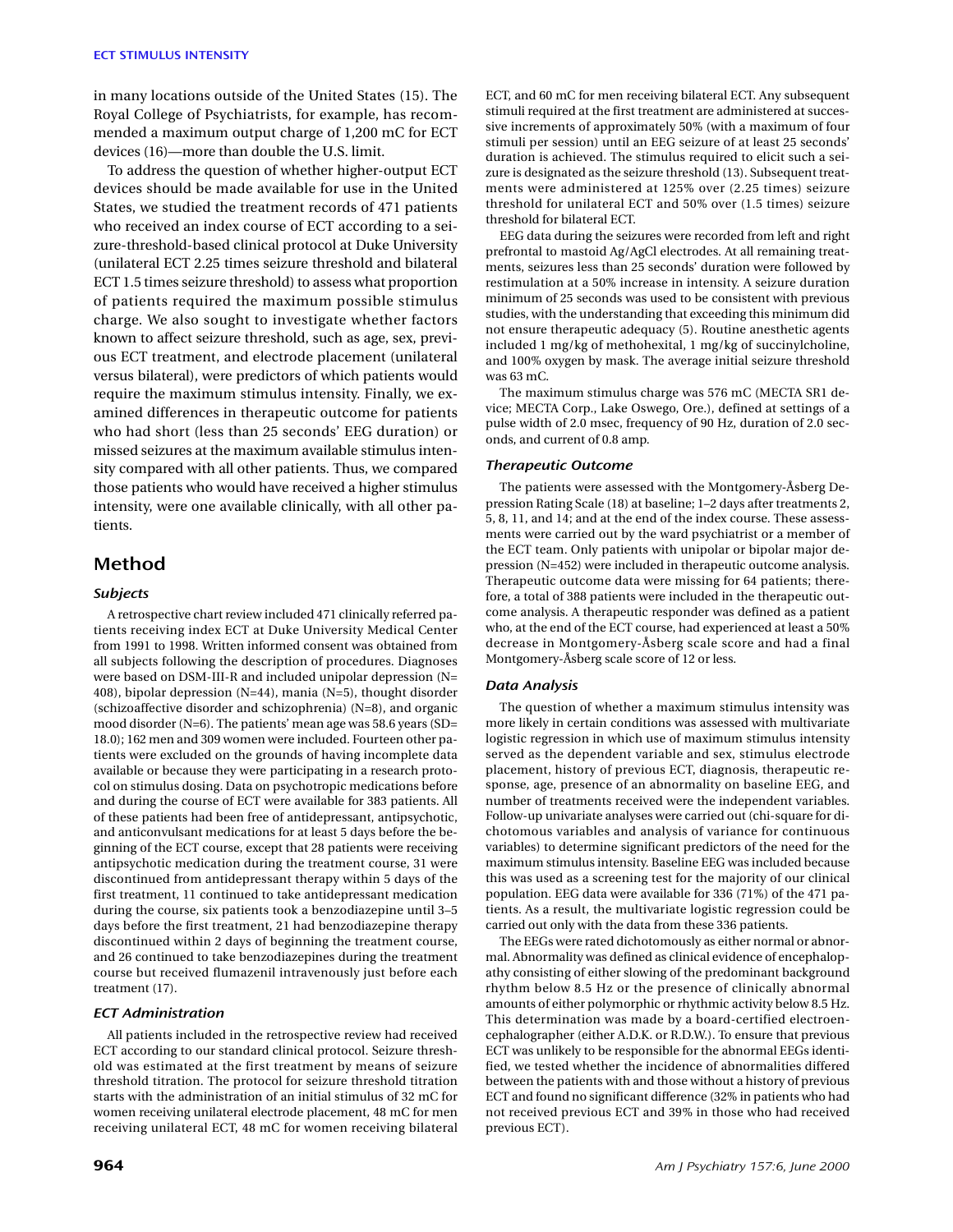In terms of therapeutic outcome analyses, chi-square analysis was used to test the hypothesis that having a short or missed seizure at the maximum stimulus intensity resulted in a diminished therapeutic response rate (such patients would have been given a higher-intensity stimulus, were one available). Data from two subjects were excluded from this analysis because they received "double stimulation," i.e., because they had missed a seizure at the maximum setting available on the machine, two stimuli were administered as quickly in succession as possible to enhance treatment efficacy (15). Because these subjects did not reflect the limitations in treatment efficacy imposed by the present limit on machines, they were not included in the analysis. Excluding these two patients, those who did not have the diagnosis of unipolar or bipolar depression, and those without therapeutic outcome data, the total number of subjects included in the efficacy analysis was 386.

Analysis of covariance (ANCOVA) was also carried out to determine if patients with short or missed seizures at the maximum stimulus intensity had higher Montgomery-Åsberg scale scores at the end of the treatment course, after baseline Montgomery-Åsberg scale score and age were controlled for. Electrode placement and the presence of attempts to augment efficacy with hyperventilation or the addition of ketamine or caffeine (see reference 19) also served as independent variables. We carried out an ANCOVA with this same group of 386 patients to determine whether those who had short or missed seizures at the maximum intensity required more treatments than other subjects. In this ANCOVA, the number of treatments was the dependent variable and the independent variable was whether a short seizure occurred at the maximum intensity.

## **Results**

Seventy-two (15%) of the 471 patients received the maximum possible stimulus intensity at some point during their index course of ECT. A multivariate logistic regression to predict whether the maximum stimulus intensity was necessary was carried out in which age, sex, electrode placement, diagnosis, whether the patient had received previous ECT, and whether the patient had a normal baseline EEG were included in a stepwise fashion as predictor variables. This model was a significant predictor of the need for the maximum stimulus intensity (Table 1).

Follow-up univariate analyses revealed that a need for the maximum stimulus intensity was predicted by older age: the mean age of those requiring maximum intensity was  $63.9$  (SD=16.2), compared with  $57.6$  (SD=18.1) for those who did not require the maximum (F=7.4, df=1, 470, p<0.007). A need for the maximum stimulus intensity was also predicted by abnormality on the EEG assessed before the treatment course: 30 (24%) of the 127 patients with an abnormal baseline EEG, compared with 23 (11%) of the 209 patients with a normal baseline EEG, required maximum stimulus intensity ( $\chi^2$ =11.2, df=1, p<0.001). Men were nonsignificantly more likely to require the maximum intensity than women: 39 (24%) of the 162 men compared with 46 (15%) of the 309 women required maximum intensity ( $\chi^2$ =3.32, df=1, p<0.07).

Factors found in this study to lack significant predictive value for requiring maximum stimulus included bilateral

| TABLE 1. Results of Logistic Regression Analysis of the  |
|----------------------------------------------------------|
| Need for Maximum ECT Stimulus Intensity for 336 Patients |
| for Whom EEG Data Were Available <sup>a</sup>            |

| Predictor           | Regression<br>Coefficient | $\gamma^2$<br>$(df=1)$ | Ŋ      | Odds<br>Ratio | $R^2$ |
|---------------------|---------------------------|------------------------|--------|---------------|-------|
| <b>Baseline EEG</b> | 2.10                      | 11.10                  | 0.0008 | 7.80          | 0.23  |
| Age                 | $-0.28$                   | 4.10                   | 0.04   | 0.98          | 0.03  |
| Gender              | 0.28                      | 0.34                   | n.S.   | 1.30          | 0.004 |
| <b>Diagnosis</b>    | $-0.13$                   | 0.73                   | n.S.   | 0.88          | 0.03  |
| Previous ECT        | $-0.42$                   | 0.83                   | n.S.   | 0.66          | 0.003 |

<sup>a</sup> The overall model was a significant predictor of which subjects required the maximum intensity ( $\chi^2$ =20.7, df=6, p<0.002, R<sup>2</sup>=0.31).

versus unilateral electrode placement, diagnosis, and a history of previous courses of ECT.

Of the 72 patients who required the maximum possible stimulus intensity, 24 (33%) had a short or missed seizure at that level, representing 5% of the total study group. The 22 patients with a short or missed seizure who were included in therapeutic response analysis (two were excluded because they received "double stimulation") had a diminished therapeutic response compared with all other subjects. Their therapeutic response rate was 32% (seven of 22 patients) compared with 66% (242 of 364 patients) for all other subjects ( $\chi^2$ =8.5, df=1, p<0.003). This difference is particularly striking given that attempts were made to augment therapeutic response with the use of hyperventilation, caffeine, or ketamine in 14 of the 22 subjects who had short or missed seizures at the maximum stimulus intensity level.

These findings were paralleled by evidence that subjects who had a short or missed seizure at the maximum intensity had higher mean Montgomery-Åsberg scale scores following the treatment course (mean=15.6, SD=8.4) than all other subjects (mean=11.8, SD=9.7) (F=4.5, df=1, 375, p<0.04, ANCOVA controlling for baseline Montgomery-Åsberg scale score and age). No significant effect of electrode placement was found; however, patients whose ECT was augmented with hyperventilation, caffeine, or ketamine had nonsignificantly lower Montgomery-Åsberg scale scores. The mean score of patients not given augmentation was 20.4 (SD=66.6), compared with a mean score of 13.5 (SD=8.9) for those given augmentation (F=3.3, df=1, 21, p<0.09). Also consistent with diminished treatment efficacy in those who had short or missed seizures at the maximum available intensity is evidence that these subjects required a larger number of treatments (mean=12.4, SD=4.5) than all other subjects (mean=9.8, SD=3.6) ( $F=$ 10.9, df=1, 385, p<0.001, ANOVA).

### **Discussion**

Approximately one of six patients receiving an index course of ECT at Duke University Medical Center from 1991 to 1998 required the maximum possible ECT stimulus intensity available on U.S. ECT devices. For one-third of these individuals (24 [5%] of the total 471 patients), this intensity was insufficient to consistently induce a seizure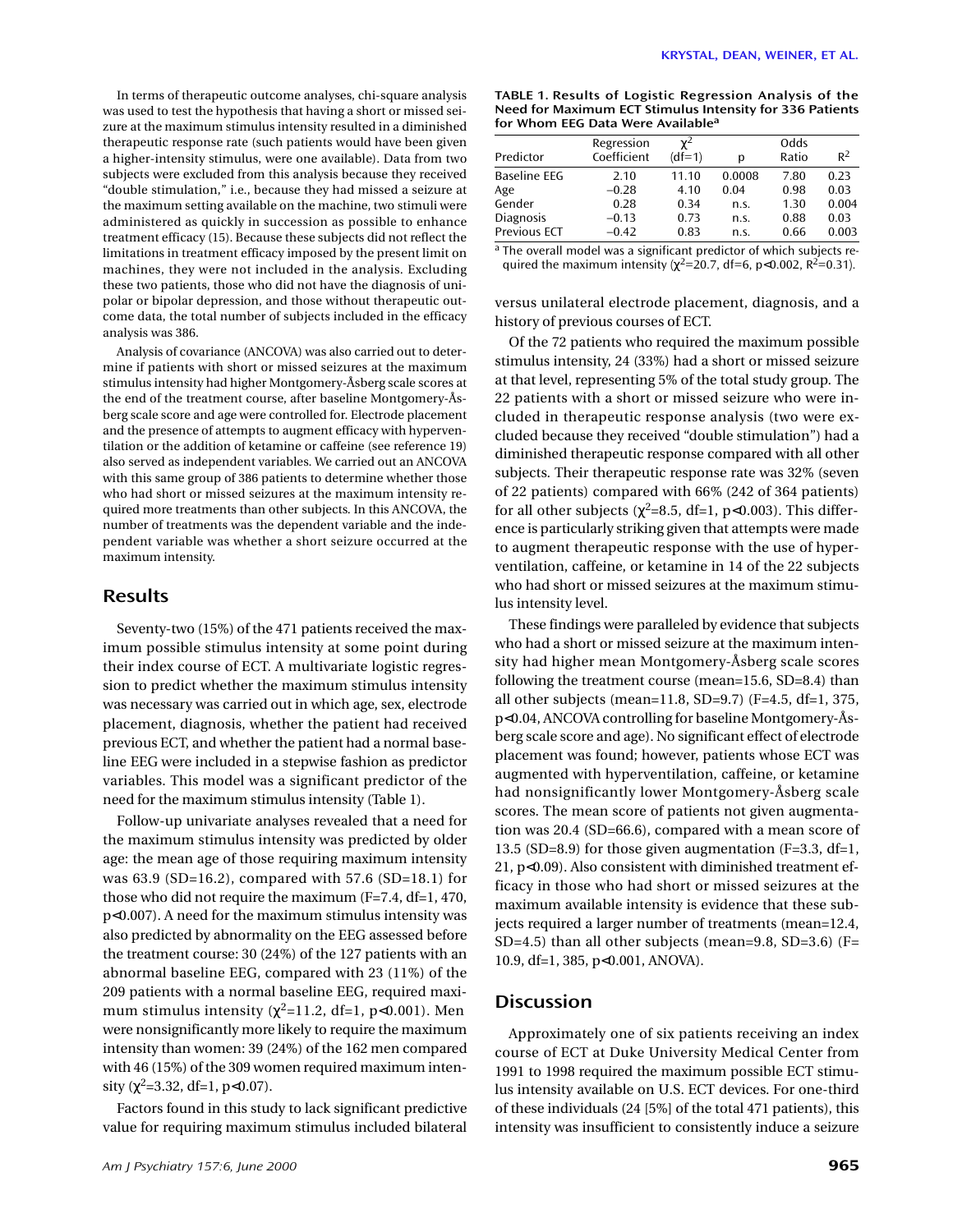#### **ECT STIMULUS INTENSITY**

lasting at least 25 seconds in EEG duration. The results of this study suggest that this latter group of patients also demonstrated a significantly lower therapeutic response rate, which was approximately half that of the other subjects (32% versus 66%). They also had a significantly higher final mean Montgomery-Åsberg scale score (15.6 versus 11.8) and received significantly more ECT treatments (12.4 versus 9.8).

The clinical and economic costs of this diminished response and prolonged treatment course point to a need for the availability of higher ECT stimulus intensities in the United States. Further, a larger number of treatments may also be associated with a greater risk of memory impairment with ECT, since memory effects of ECT appear to be proportional to the number of treatments received (19, 20). In addition, the fact that the therapeutic response rate of the patients with short or missed seizures at the maximum available intensity was not affected by attempts to augment therapeutic response through the administration of caffeine, hyperventilation of the patient, and the use of ketamine rather than methohexital anesthesia (which have been suggested for this circumstance [19]) suggests that such measures are insufficient to overcome the decrease in efficacy imposed by the limitation in stimulus dose.

It should be noted that the findings of the present study and their generalizability were affected by the stimulusdosing paradigm employed. The dosing strategy used in this study resulted in stimuli that were 2.25 times threshold for unilateral ECT and 1.5 times threshold for bilateral ECT. Such levels are within the range of what has been considered moderately suprathreshold (1.5–3.0 times threshold) (19). Some data suggest that these dosing levels may be conservative and that stimulation at levels likely to exceed the seizure threshold to an even greater extent may be necessary to produce optimally therapeutic seizures with unilateral ECT (6, 8, 9−11, 21, 22). In such cases, the frequency with which patients would require a greater stimulus intensity than currently available in the United States would be expected to be even higher than reported here.

Similarly, it is possible that different results might have been expected with the use of other sets of stimulus parameters. Some have suggested that the use of shorter pulse width and longer stimulus duration than were used in the present study may be more efficient at eliciting seizure activity and, therefore, might have allowed the induction of seizures in relatively more of the patients in the present study (22–26). However, because brief pulse width, especially below 0.5–0.75 msec, has also raised concern with respect to seizure adequacy (27, 28), more research on the utility of such parameter sets is needed to determine whether they would have any utility in improving treatment efficacy in patients with very high seizure thresholds.

The lack of a dependence of treatment efficacy on electrode placement in patients who had short or missed seizures at the maximum available intensity is not surprising. Although previous reports (5–7) suggested that the efficacy of unilateral ECT is diminished more than that of bilateral ECT when stimulus intensity approaches the seizure threshold, the present efficacy analysis focused on seizures that were subthreshold at maximum stimulus intensity, a situation that would be expected to exert a negative impact on the efficacy of both unilateral and bilateral ECT.

Predictive factors associated with a significantly increased likelihood of requiring a maximum stimulus intensity include older age and evidence for preexisting EEG encephalopathy. Men were also nonsignificantly more likely to require the maximum intensity. Patients with these clinical and demographic factors may be at greater risk of receiving treatments of diminished efficacy with the maximum stimulus charge currently available and, therefore, could be expected to benefit most from the availability of a higher stimulus level. These findings are consistent with the higher seizure threshold that has been reported in older individuals and men (5, 13). These findings may also suggest that in dementia, which accounted for the majority of abnormal EEG findings at baseline, there may be an additional decrease in neuronal excitability associated with a greater seizure threshold.

This study did not involve an assessment of cognitive effects, but available evidence indicates that an increase in the maximum stimulus output in U.S. ECT devices, when used to accommodate patients with high seizure thresholds, would not be expected to increase risks. In fact, the contrary might be expected because, as already noted, a greater number of ECT treatments was required by those having short or missed seizures at the maximum available stimulus intensity, and a greater number of ECT treatments has been associated with greater memory impairment (19, 20). Studies suggesting that the extent to which the stimulus exceeds the seizure threshold is a more important determinant of cognitive side effects than absolute stimulus intensity further support the safety of the use of stimulus intensities above present FDA limits in patients with relatively high seizure thresholds (5, 6). Finally, there is evidence that the stimulus intensity necessary to induce neuropathological changes far exceeds likely increases in maximum device output (29, 30).

In summary, this study provides further support for the suggestion that higher-output ECT devices would be clinically beneficial in the United States (12, 15). Future directions for research prompted by this study include an examination of whether greater cognitive impairment is associated with very high seizure thresholds and a determination of the extent to which the availability of supramaximal stimulus intensity increases therapeutic response and/or decreases the number of ECT treatments required.